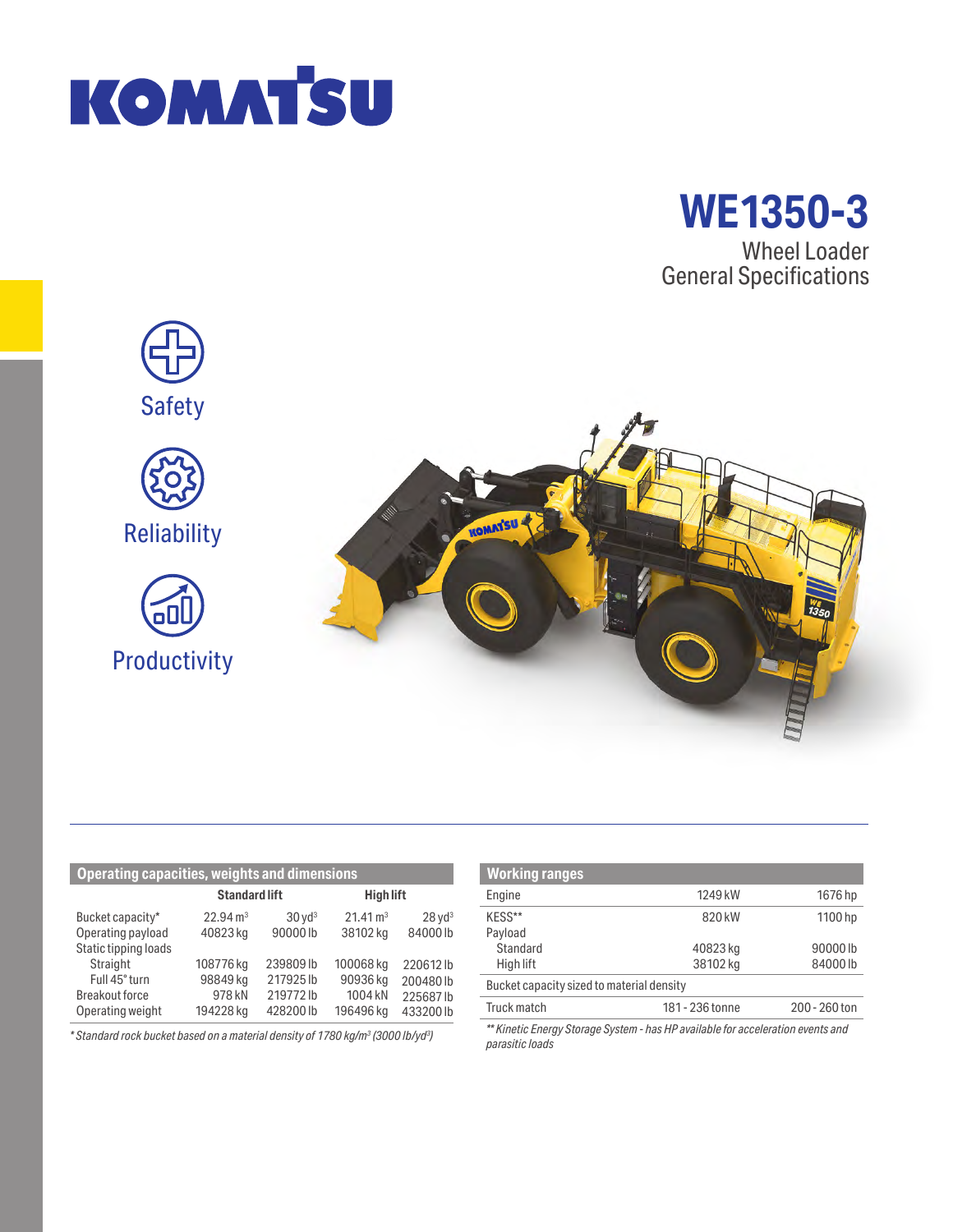**General specifications General specifications**

### **Braking system**

### **Primary brake system**

Electric dynamic braking system is controlled from the accelerator pedal and can bring the loader to a full stop without application of mechanical brakes.

### **Secondary brake system**

- Air modulated traction motor speed disc brakes
- Single disc and caliper on each traction motor (4)
- Emergency fail safe brakes are spring applied in the event of air pressure loss

### **Parking brake system**

Spring applied, air release traction motor speed disc brakes

### **Steering and hoisting system**

#### **Steering**

Steering function is controlled by a single joystick. Constant engine rpm assures full hydraulic steering response.

| Articulation angle | $40^{\circ}$ |                       |
|--------------------|--------------|-----------------------|
| Turning radius     |              |                       |
| Standard lift      | 13.50 m      | 44ft 4 in             |
| High lift          | 13.76 m      | 45 <sup>ft</sup> 2 in |

### **Hoist and bucket control**

Hoist and bucket control functions are incorporated into a single joystick control. The proportional electro-hydraulic controlled hoist and bucket system is independent of the steering system.

### Standard/high lift cycle times:

| Hoist | 11.8 Seconds |
|-------|--------------|
| Dump  | 3.0 Seconds  |
| Float | 5.0 Seconds  |

# **Hydraulic system**

### **HPD drive box**

• Pressurized, cooled, and filtered lubrication

| $\bullet$ Ratio 1:1 |  |
|---------------------|--|

| <b>Pumps</b> (maximum flow rate at 1800 rpm) |               |               |           |  |  |
|----------------------------------------------|---------------|---------------|-----------|--|--|
| Main                                         | Piston (4)    | 1404 L/min    | 371 gpm   |  |  |
| Steering                                     | Piston        | 342 L/min     | 89 qpm    |  |  |
| Fan/blower drive                             | Tandem piston | 171/171 L/min | 45/45 gpm |  |  |
| Accessory                                    | Piston        | 81 L/min      | 21 qpm    |  |  |
| Cooling system                               |               |               |           |  |  |
| Circulating pump                             | Vane          | 409 L/min     | $108$ qpm |  |  |
| <b>Valves</b>                                |               |               |           |  |  |
| Main                                         | Three (3)     | 700 L/min     | $185$ qpm |  |  |
|                                              | Pump pressure | 27980 kPa     | 4000 psi  |  |  |
| Steering                                     | One (1)       | 341 L/min     | 90 qpm    |  |  |
|                                              | Pump pressure | 23443 kPa     | 3400 psi  |  |  |
| <b>Cylinders</b>                             |               |               |           |  |  |

| Double-acting, single-stage (diameter and stroke), (standard and high lift) |                     |  |  |  |  |
|-----------------------------------------------------------------------------|---------------------|--|--|--|--|
| 343 mm x 1892 mm                                                            | $13.5$ in x 74.5 in |  |  |  |  |
| 254 mm x 1054 mm                                                            | $10$ in x 41.5 in   |  |  |  |  |
| 190 mm x 762 mm                                                             | 7.5 in x 30 in      |  |  |  |  |
|                                                                             |                     |  |  |  |  |

# **Control System-LINCS II**

## **LINCS II**

Microprocessor based modular design Vehicle Control Unit (VCU) with monitoring and diagnostics including integrated data logging and storage.

LINCS II uses a dash mounted full color, touch screen display as the operator interface. Out-of-range conditions will cause an audible alarm along with a message screen that is color coded to indicate severity.

In addition, the touch-screen display provides repair technicians with operational data and fault messages.

#### **LINCS II load weigh**

- Displays real-time load per pass, per truck and total loads
- Memory capable of retaining months of production information
- Capable of interfacing with radio dispatch systems for real-time monitoring

### **Propulsion system**

#### SR Hybrid Drive switched reluctance (SR) technology propulsion system

- Digital microprocessor controlled traction drive
- SR Hybrid Drive advantages include:
- No commutator, brushes or rotor windings on SR motors or generator
- SR KESS Kinetic Energy Storage System
- Parts commonality power conversion modules identical for motor and generator

#### **Travel speed**

### Forward and reverse 0-19.31 km/h (0-12 mph)

# **Generator**

• G100 SR generator

#### **Traction motors** • B40A SR motor

#### $0$  in  $0$  in  $5 in$ **Air filtration Primary** • Self cleaning KLENZ filtration system • Replaceable Filter Media meets the MERV 15 rating • 5000 hour filter life achievable • Filtered air for engine, drive system cooling and pressurized cab **Secondary** Dual safety filters for engine **Fluid capacities** Fuel Hydraulic SR converter cooling system Engine cooling system Crankcase (includes filters) Detroit Cummins Gearbox Planetaries (each) 3501 L 1419 L 117 L 382 L 330 L 216 L 27 L 136 L 925 gal 375 gal 31 gal 101 gal 87 gal 57 gal 7 gal 36 gal **Structural** Frames are fabricated from high strength, low-alloy steel with excellent weld characteristics and extreme low temperature properties. The front axle is an integral, fixed part of the front frame. The rear axle center oscillates 11 degrees. Unique forged ball and socket joints are utilized in multiple pivot locations (lift arms, rear axle, frame articulation, hoist cylinders). These

• SR all wheel drive (independent SR motor for each wheel)

# **Planetary gearing**

 $\frac{2}{2}$ High strength castings are used in key areas of fabricated structures to reduce stress and improve structural life.

- Model 51A2
- In-line gear train mounted within the rim of the tire, transmitting power from the traction motor through the tire/rim assembly.
- A four-stage planetary drive unit in each position
- Total reduction 140.8:1

# **Power module**

| Diesel power options<br>Cummins diesel engine | Tier 4                                 |
|-----------------------------------------------|----------------------------------------|
| Model                                         | QSK 50<br>16 cylinders                 |
| Type                                          | 4-cycle turbocharged                   |
| Rated power                                   | 1193 kW (1600 hp) @ 1800 rpm           |
| MTU Detroit diesel engine                     | Tier 4                                 |
| Model                                         | <b>12V Series 4000</b><br>12 cylinders |
| Type                                          | 4-cycle turbocharged                   |
| Rated power                                   | 1249 kW (1676 hp) @ 1800 rpm           |

The independent power module mounting system, consisting of the engine coupled to the SR generator, is cradled within the rear frame by a three-point isolation system.

#### **Radiator/oil cooler module**

• Replaceable tube type, side-by-side split flow

• Thermostatically controlled, variable speed hydraulic motor-driven, radiator-mounted fan

• Auxiliary oil cooler available for high ambient conditions

### **Exhaust system**

Dual, low restriction mufflers with vertical, mid-hood discharge

|                |                                   |                   | <b>Standard lift</b>    | <b>High lift</b>  |                   |
|----------------|-----------------------------------|-------------------|-------------------------|-------------------|-------------------|
| A              | Tread                             | 4.45 m            | 14 ft 7 in              | 4.45m             | 14 ft 7 in        |
| B              | Width outside tires               | 5.77 m            | 18 ft 11 in             | 5.77 m            | 18 ft 11 in       |
| C <sub>1</sub> | Rock bucket<br>without deflectors | 6.40 <sub>m</sub> | $21$ ft 0 in            | 6.40 <sub>m</sub> | 21ft 0in          |
| C <sub>2</sub> | Rock bucket with<br>deflectors    | 6.71 m            | $22$ ft 0 in            | 6.71 m            | $22$ ft 0 in      |
| C <sub>3</sub> | Coal bucket                       | 7.44 m            | $24$ ft $5$ in          | 7.44 m            | $24$ ft $5$ in    |
| D              | Height bucket<br>fully raised     | 11.40 m           | 37 ft 5 in              | 11.73 m           | 38ft 6in          |
| E              | Hinge-pin height                  | 8.71 m            | 28ft 7 in               | 9.14 m            | 30 ft 0 in        |
| F              | Dump clearance                    | 6.42 <sub>m</sub> | $21$ ft $1$ in          | 7.06 <sub>m</sub> | $23$ ft<br>$2$ in |
| G              | Reach at full lift                | 2.69 <sub>m</sub> | 8 ft 10 in              | 2.79 <sub>m</sub> | 9ft 2 in          |
| Н              | Digging depth                     | 0.15 <sub>m</sub> | 6 in<br>0 ft            | 0.25 <sub>m</sub> | 0 ft 10 in        |
| T              | Ground clearance                  | 0.62 <sub>m</sub> | 2 ft<br>0 <sub>in</sub> | 0.62 <sub>m</sub> | $2 ft$ 0 in       |
| J              | Wheelbase                         | 6.56m             | $21$ ft<br>6 in         | 6.56m             | $21$ ft<br>6 in   |
| K              | Overall length<br>carry position  | 16.93 m           | 55ft 7 in               | 17.52 m           | 57ft 6in          |
| L              | Overall length<br>bucket down     | 17.31 m           | 56 ft 10 in             | 17.70 m           | 58 ft<br>1 in     |
| M              | Height over cab                   | 6.69m             | 22 ft 10 in             | 6.69 <sub>m</sub> | 22 ft 10 in       |

*\* All dimensions are based on standard tires and standard rock bucket with GET unless otherwise noted.*

joints are superior in absorbing and distributing multi-directional stresses. Features easily replaceable brass liners for long life and easy maintenance.



### **Overall dimensions**